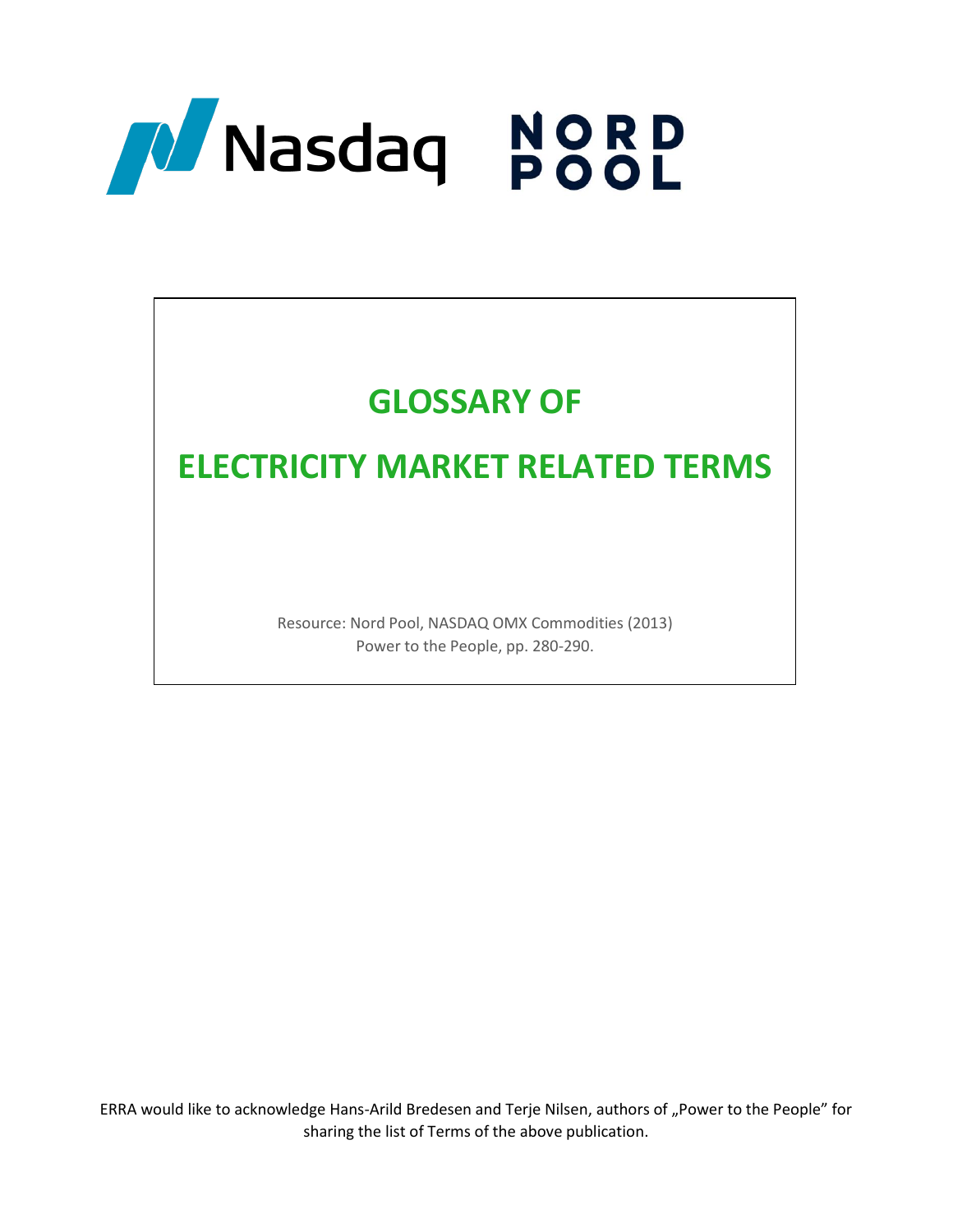| $\bf{B}$ .     |                 |
|----------------|-----------------|
| $\mathbf C$    |                 |
| D.             |                 |
| E              |                 |
| $\mathbf{F}$ . |                 |
| G              |                 |
|                |                 |
|                |                 |
| K              |                 |
| $\mathbf{L}$ . |                 |
| M              |                 |
| N.             |                 |
| $\Omega$       |                 |
|                |                 |
| $\mathbf R$ .  |                 |
|                | $\mathbf Q$     |
|                |                 |
|                |                 |
| $\mathbf{U}$   |                 |
|                | $\overline{11}$ |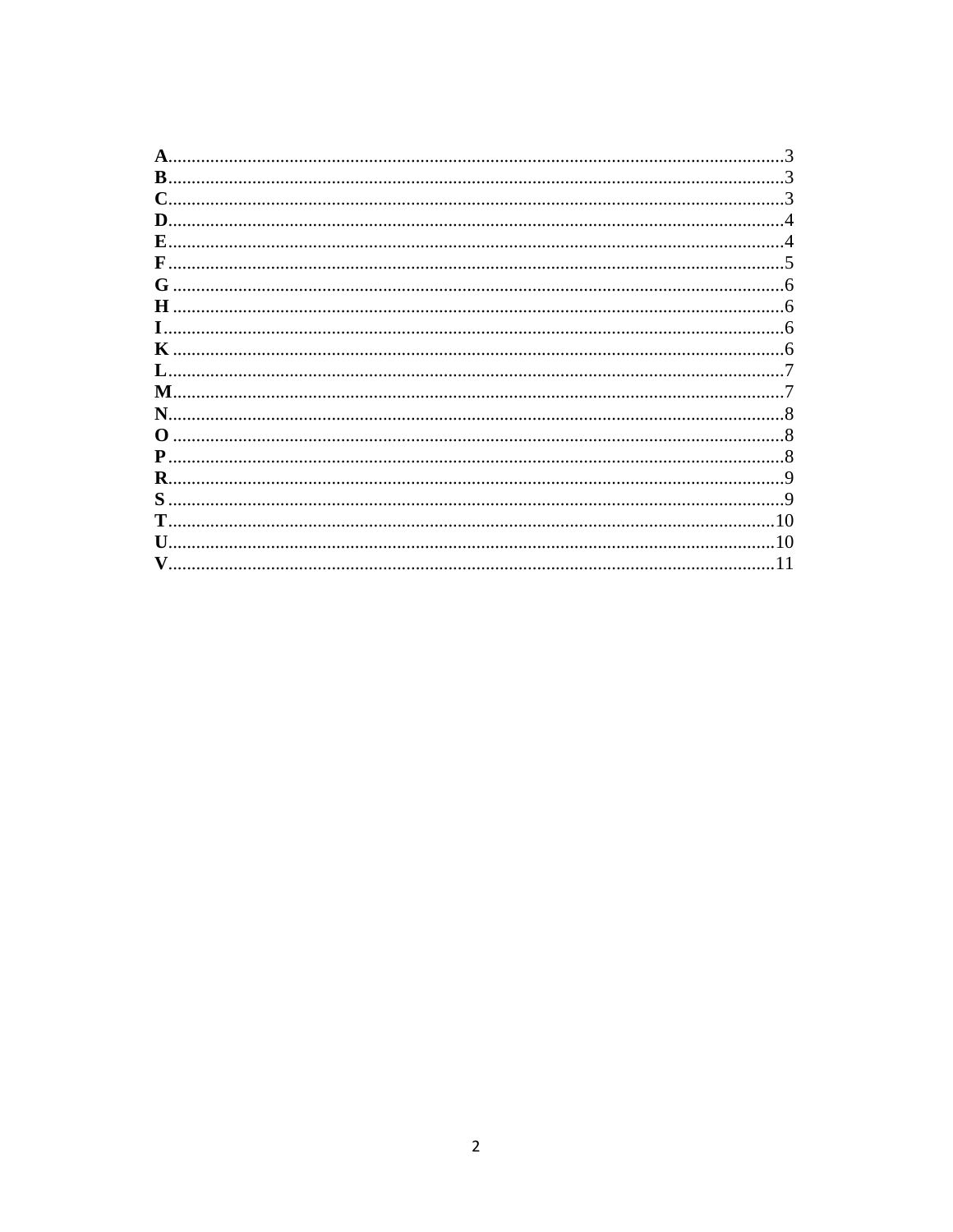#### TERMS

# <span id="page-2-0"></span>A

#### **AMR**

Automatic Meter Reading

#### **API, Application Programmers Interface**

An IT interface used for developing systems for importing or exporting data between IT systems.

#### **Area Price**

Price per hour for market areas if demand for trade exceeds available transmission capacity.

#### **ATC, Available Transfer Capacity**

Part of the Net Transfer Capacity (NTC, see below) that remains available for trading after each phase of the allocation procedure.

## <span id="page-2-1"></span>B

#### **Balancing Market**

A market system for maintaining the operation balance between consumption and generation of power in the power system. Also called Real Time Balancing Market (RTBM).

#### **Bidding Currency**

The currency used in a participant's order. It will be converted to the market's master currency in the price calculation.

#### **Bilateral trading**

Direct trading between individual market parties, without involvement of brokers or a power exchange.

#### **Block order**

A request to sell or buy a specified volume and price for at least two consecutive hours. Block Orders have an 'All-or-Nothing' condition where the order is accepted when the market price equals the bid price.

# <span id="page-2-2"></span>C

#### **CER, Certified Emission Reductions**

Traded in two different products;

- Financial Product Spot contracts (day-ahead)
- Futures contracts for the long term period

The products are developed for trading of certificates for emission reduction.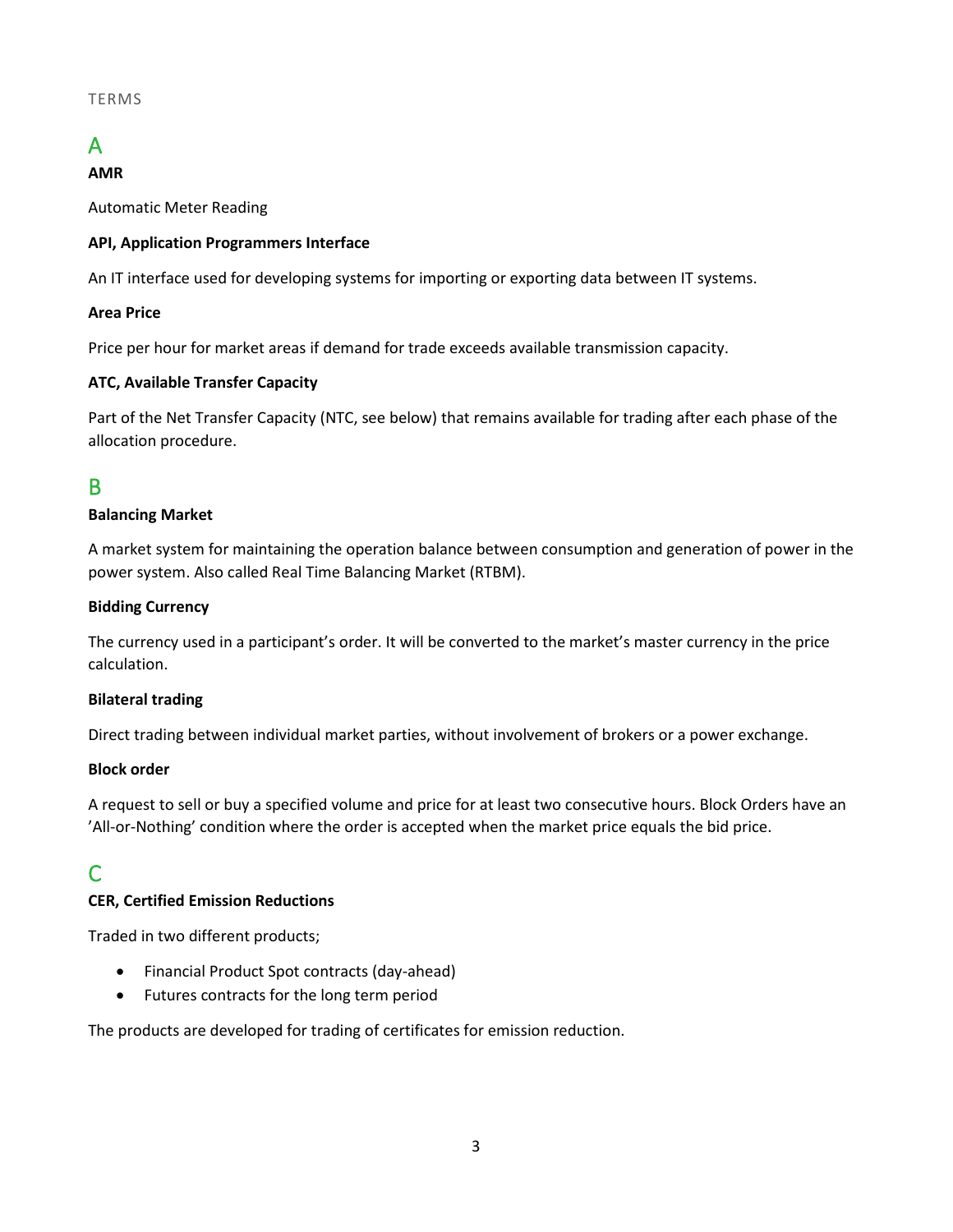#### **Congestion Management**

The management of the transmission constraints in the grid that ensure that all transmission capacities in the grid are respected. In the price calculation of the Implicit auction, the prices are lowered in surplus areas and raised in deficit areas, which results in different area prices.

#### **Contractual flow on Individual Interconnector**

The day ahead exchange between two neighbouring areas.

#### **Clearinghouse**

A clearinghouse is a financial institution that provides clearing and settlement services for financial and commodities derivatives and securities transactions. These transactions may be executed on a futures exchange or securities exchange, as well as off-exchange in the over-the-counter (OTC) market. A clearinghouse stands between two clearing firms (also known as member firms or clearing participants) and its purpose is to reduce the risk of one (or more) clearing firm failing to honour its trade settlement obligations. A clearing house reduces the settlement risk by netting offsetting transactions between multiple counterparties, by requiring collateral deposits (also called 'margin deposits'), by providing independent valuation of trades and collateral, by monitoring the credit worthiness of the clearing firms, and in many cases, by providing a guarantee fund that can be used to cover losses that exceed a defaulting clearing firm's collateral on deposit.

#### **Counterpart**

The market operator buying all form sellers, selling all to buyers and thereby ensuring the financial settlement and acts as an intermediate between buyer and seller.

# <span id="page-3-0"></span>D

#### **DAM - Day-Ahead Market**

Nord Pool Spot's auction based power market with trading a day ahead of delivery day based on sealed participants order and market (equilibrium) price principles.

#### **Distributors**

There are around 500 distribution companies in the Nordic and Baltic countries. A distributor ensures that power reaches the end-user. Power is transmitted from the power plant through the central grid and the transmission net to the end-user.

#### **Delivery Day**

The day when the traded power is produced and consumed.

#### **Delivery Hour**

The hour when the traded power is produced and consumed.

## <span id="page-3-1"></span>E

#### **Elbas**

Nord Pool Spot's intraday trading system for the physical electricity market.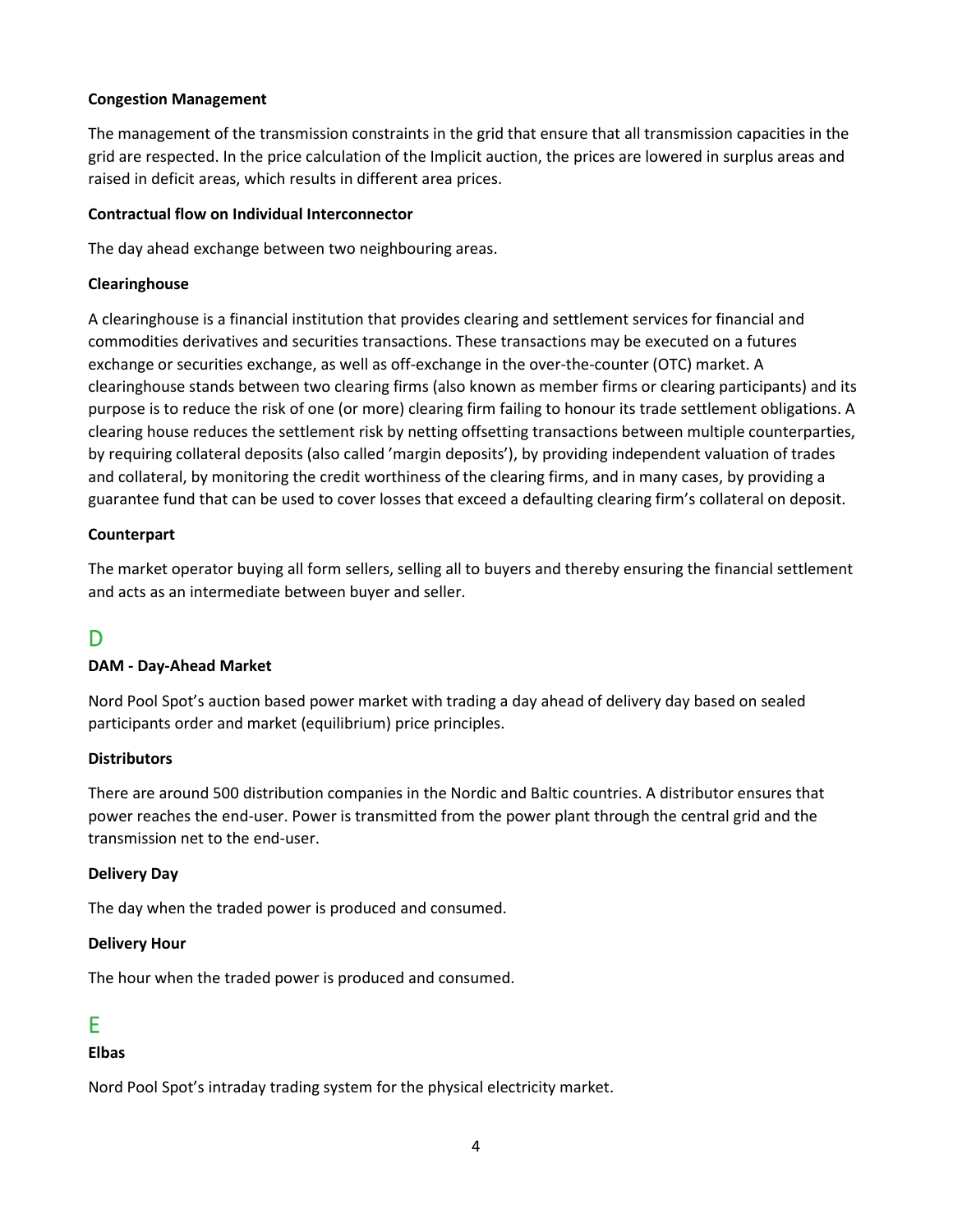#### **Elering**

TSO for Estonia

#### **EMCC**

European Market Coupling Company, Market coupling between the CWE region and NPS Nordic Region.

#### **Energy derivatives**

Financial contracts for forward (possibly long term) delivery periods that derive their value from an underlying reference price from Nord Pool Spot, such as a spot price or the difference between spot prices in two different market (bidding) areas or between a regional reference price and a market (bidding) area price.

#### **Energinet.dk**

TSO for Denmark

#### **Equilibrium**

The intersection between the demand and supply curve, which is equal to the market price.

#### **EUA European Union Allowances**

Financial Spot contract (day-ahead) and Futures contracts for the long term periods for tradable allowances.

#### **Explicit auction of rights**

An auctioning system where TSOs (or other network owners) sell cross border capacity rights with differing maturity for nomination ahead of operation day/hour, and those auctions are independent of energy trading in the respective areas on each side of the border.

# <span id="page-4-0"></span>F

#### **Financial Market**

Financial contracts are used for price hedging and risk management. In the Nordic region financial contracts are traded through NASDAQ OMX Commodities. The contracts have a time horizon up to 10 years, covering daily, weekly, monthly, quarterly and annual contracts. The system price calculated by Nord Pool Spot is used as the reference price for the financial market.

#### **Fingrid**

TSO for Finland

#### **Flexible Order**

One-hour sale order for the hour with the highest price within the Day-ahead auction

#### **Forward contract (financial)**

A forward contract is traded the same way as Futures, but with one important difference: In the trading period prior to the due date for all the forward products, there is no mark-to-market settlement. The mark-to-market amount is accumulated as daily loss or profit, but not realised, throughout the trading period.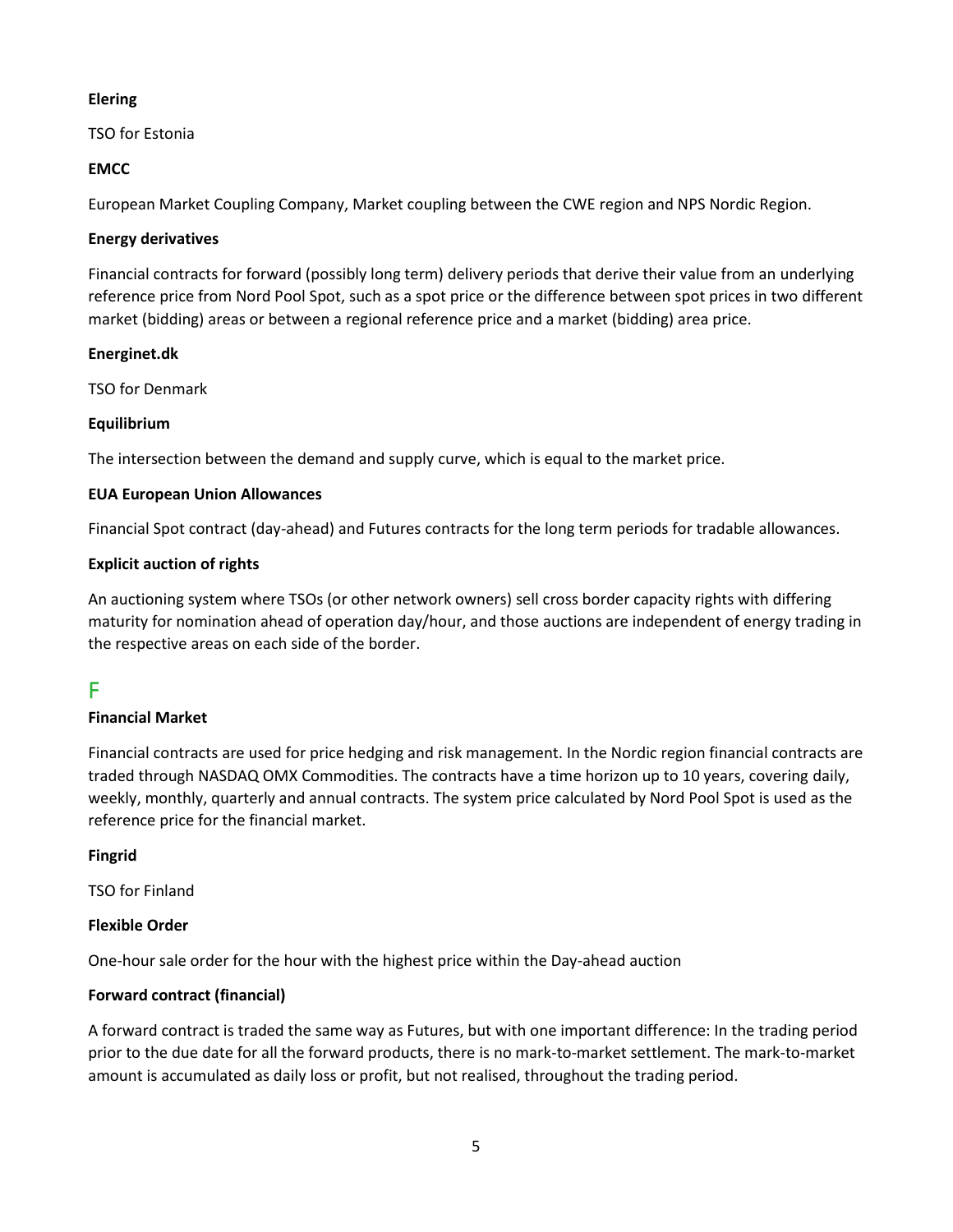#### **Forward market**

Market that operates the buying and selling of energy related products, physical or financial, with maturity dates longer than a day, typically monthly, quarterly, and yearly.

#### **Full Supply Contract**

Full Supply Contracts means that the customer can consume whatever he likes and pays the same contract (tariff) price for the whole volume.

#### **Futures, or future contract**

A futures contract (more colloquially, futures) is a standardised contract between two parties to buy or sell a specified asset of standardised quantity and quality for a price agreed upon today (the futures price or strike price) with delivery and payment occurring at a specified future date, the delivery date. The contracts are negotiated at a futures exchange, which acts as an intermediary between the two parties. The party agreeing to buy the underlying asset in the future, the 'buyer' of the contract, is said to be 'long', and the party agreeing to sell the asset in the future, the 'seller' of the contract, is said to be 'short'. The terminology reflects the expectations of the parties – the buyer hopes or expects that the asset price is going to increase, while the seller hopes or expects that it will decrease in near future.

# <span id="page-5-0"></span>G

#### **Gate Closure**

The time from which orders are no longer accepted for the given market.

# <span id="page-5-1"></span>H

## **HVDC**

High voltage direct current

## <span id="page-5-2"></span>I

#### **Implicit Auction**

Combines the sale of energy and utilisation of cross-border capacity in one process, thus establishing prices in each involved Market Area and planned flows between all areas.

#### **Intra-Day market (IDM)**

A market offering trading for the current day and after closing of the Day-ahead market also for the following day. In the Nordics this is based on continuous energy trading including cross-border management.

## <span id="page-5-3"></span>K

#### **KontiSkan**

High-voltage direct current cable between Sweden and Denmark.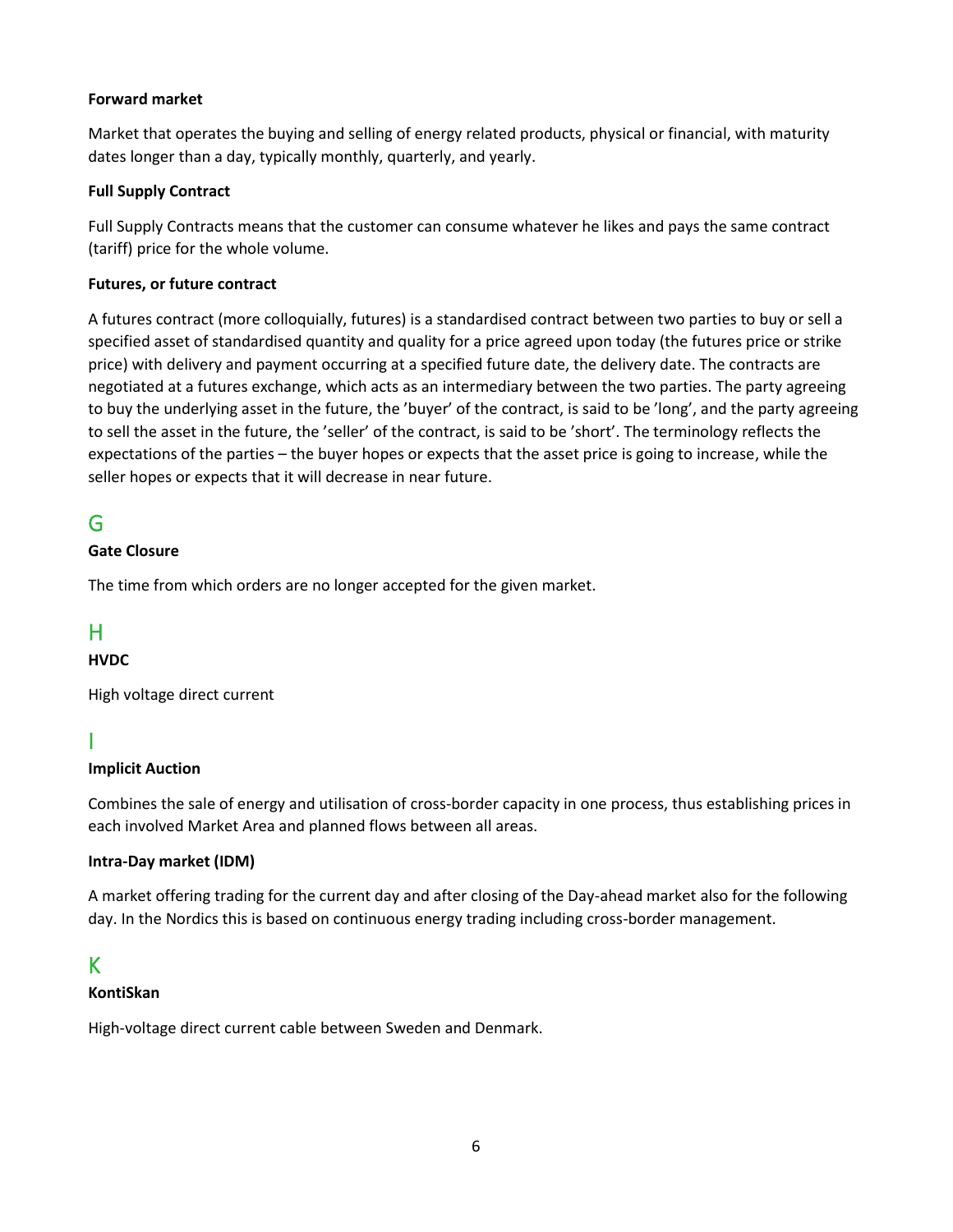# <span id="page-6-0"></span>L

### **Litgrid**

TSO for Lithuania

#### **Loose volume coupling**

The volume coupler uses partially indicative order information and might not fully replicate the local matching rules.

# <span id="page-6-1"></span>M

#### **Market area**

A geographically limited part of the main grid in which market orders are placed and in which a single market price can be determined per time unit.

#### **Marginal Cost**

The producers' costs of producing 1 unit (MWh) from their power plant.

#### **Market Coupling**

Market coupling is a process where two or more power exchanges/market operators cooperate by implicit auctioning, utilising the available trading capacity between two or more regions during every hour of operation to secure that the energy flows from the low-price towards the high-price area.

#### **Master Currency**

The currency for which the price calculation is done for a given market.

#### **Market splitting**

Is the process of determining Day-ahead volumes of exchange by implicit auctioning, with splitting up the bidding areas managed by one power market into two or more price areas, while utilising the available capacity between the congested areas.

#### **MCP**

Market Clearing Price is price per hour calculated for the orders in defined areas.

#### **Member**

An entity that has entered into a valid and effective participant agreement or client agreement for trading in Nord Pool Spot's markets. (Participants, client representatives and clients)

#### **MWh**

KWh=kilowatt hour (energy), MWh=megawatt hour (1000 kWh),

GWh=gigawatt hour (1000 MWh), TWh=terawatt hour (1000 GWh)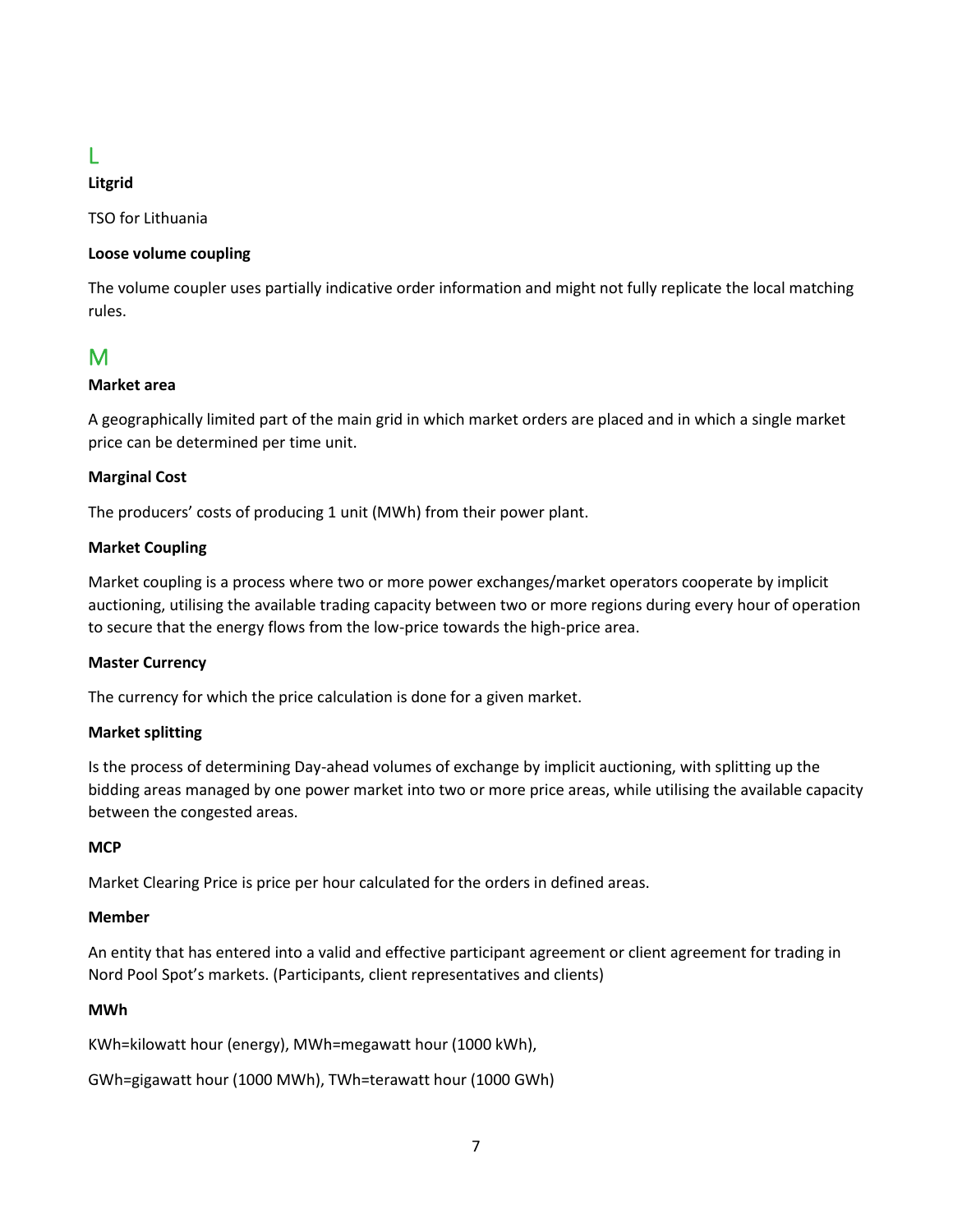# <span id="page-7-0"></span>N

### **Net Transfer Capacity (NTC)**

Possible exchange programme between market (bidding) areas, compatible with the operational security standards applicable in each area.

#### **Nordic synchronous system**

The synchronously interconnected power system consisting of the subsystems of Norway, Sweden, Finland and Western Denmark. Across the Nordic synchronous system the frequency is synchronised at 50 Hertz. Western Denmark is synchronously interconnected with Europe.

#### **NorNed**

High voltage direct current cable between Norway and the Netherlands.

#### **NWE – North-Western European Price Coupling**

Nord Pool Spot is currently heavily involved in the important North-Western European Price Coupling (NWE) project alongside all the TSOs and power exchanges across the region. NWE Price Coupling is managed by a strong partnership between 13 Transmission System Operators (TSO) and 4 Power Exchanges. This is one of the first projects aiming to implement the pan-European Market Coupling of Day-ahead power markets. NWE is going to couple the Day-ahead markets across Central Western Europe (CWE), Great Britain, the Nordic countries, the Baltic countries, and the SwePol link between Sweden and Poland.

# <span id="page-7-1"></span>O

#### **Option**

A financial right but not an obligation, at a time to buy or sell securities (typically shares), goods or other benefits for a fixed price. This future price may differ from the security's market value or works.

#### **Order**

A participant's request to sell or buy power in the market.

#### **OTC (Over-the-counter)**

Trade between market participants via a broker, without involvement of a power exchanges. NASDAQOX Commodities however offers clearing of these contracts.

## <span id="page-7-2"></span>P

#### **Participant**

A legal entity who has signed the participant agreement.

#### **PCR – Price Coupling of Regions**

This is an initiative of six European Power Exchanges, to develop a single price coupling solution to be used to calculate electricity prices across Europe, and allocate cross-border capacity on a Day-ahead basis. This is crucial to achieve the overall EU target of a harmonised European electricity market. The integrated European electricity market is expected to increase liquidity, efficiency and social welfare. PCR is open to other European Power Exchanges wanting to join.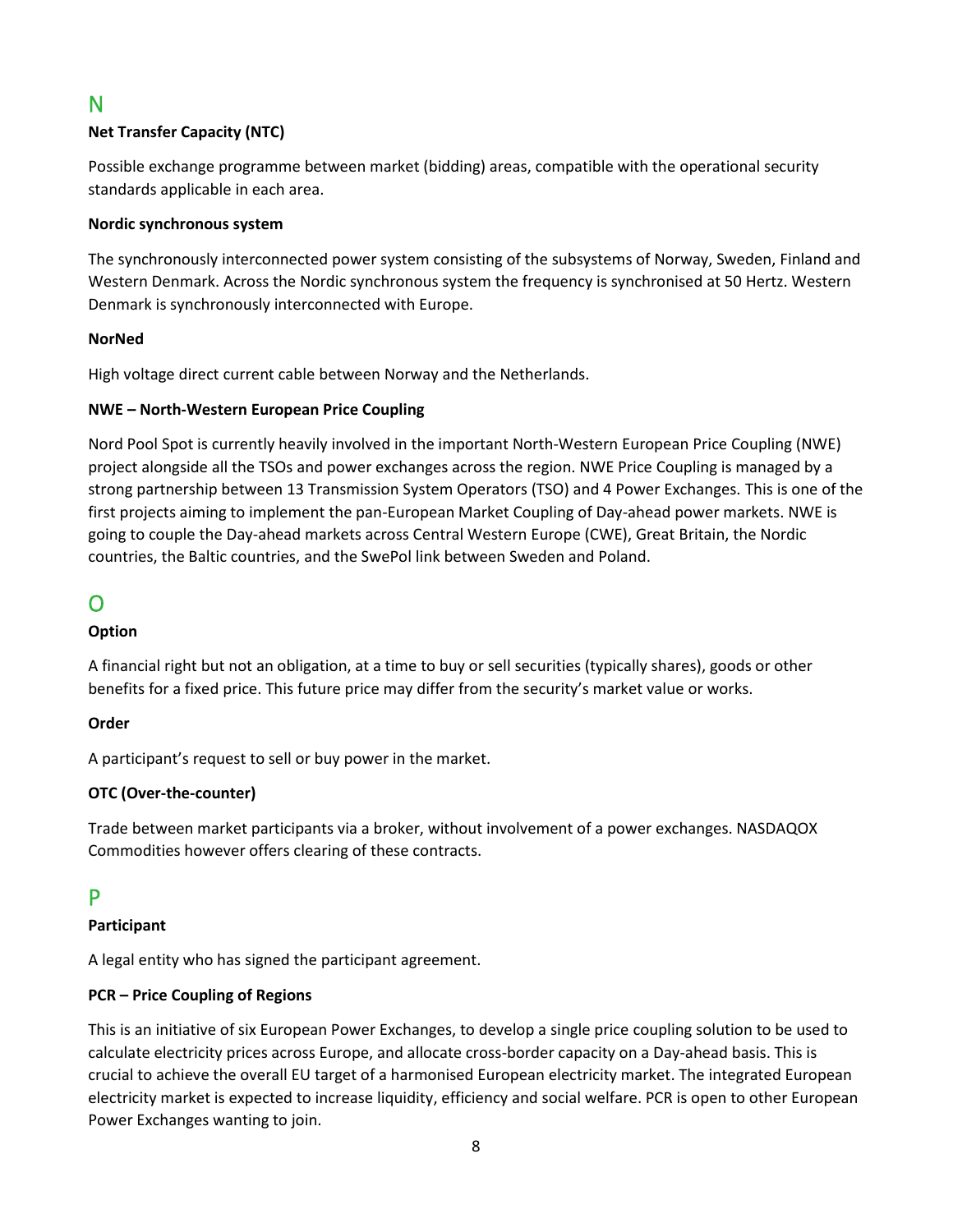#### **Price Area**

A geographical area, consisting of one or more Market Areas, which has a common price in a given time period. Thus in the case of several Market Areas forming a Price Area it reflects that no congestion exists between those Market Areas. A part of the total Day-ahead market area having equal price. A price area may consist of a single order area or, more often, of two or more bid areas.

#### **Price calculation**

The matching of orders.

#### **Price coupling**

A coupling system which in one step establishes both prices and volumes for each coupled market, based on all orders from all markets that are coupled. Market areas are considered in an anonymous manner in the coupling system. Market splitting is a form of price coupling, where all orders; pricing per bidding area and settlement is handled by one power exchange. A price coupling system can be placed in a unique legal entity or can be a unique system that is shared by the local power exchanges.

#### **Producers**

There are more than 370 companies responsible for power production in the Nordic and Baltic countries.

## <span id="page-8-0"></span>R

#### **Reference Price**

A price based on a calculation where a set of Market Areas is defined as a basis for the calculation.

#### **Region**

ERGEG Region: one of the seven Regions originally defined in the Congestion Management Guidelines 2006/770/EC.

Market region: cluster of market (bidding) areas that share a unique price coupling system which generates both prices and volumes.

# <span id="page-8-1"></span>S

#### **Settlement**

Calculation of the participant's amounts, fees and security requirements for the physical buying and selling based on the area price.

#### **System Price**

The average daily price that disregards bottlenecks in the Day-ahead market. The reference price for the financial market.

#### **SLA**

Service Level Agreement

#### **Statnett**

TSO for Norway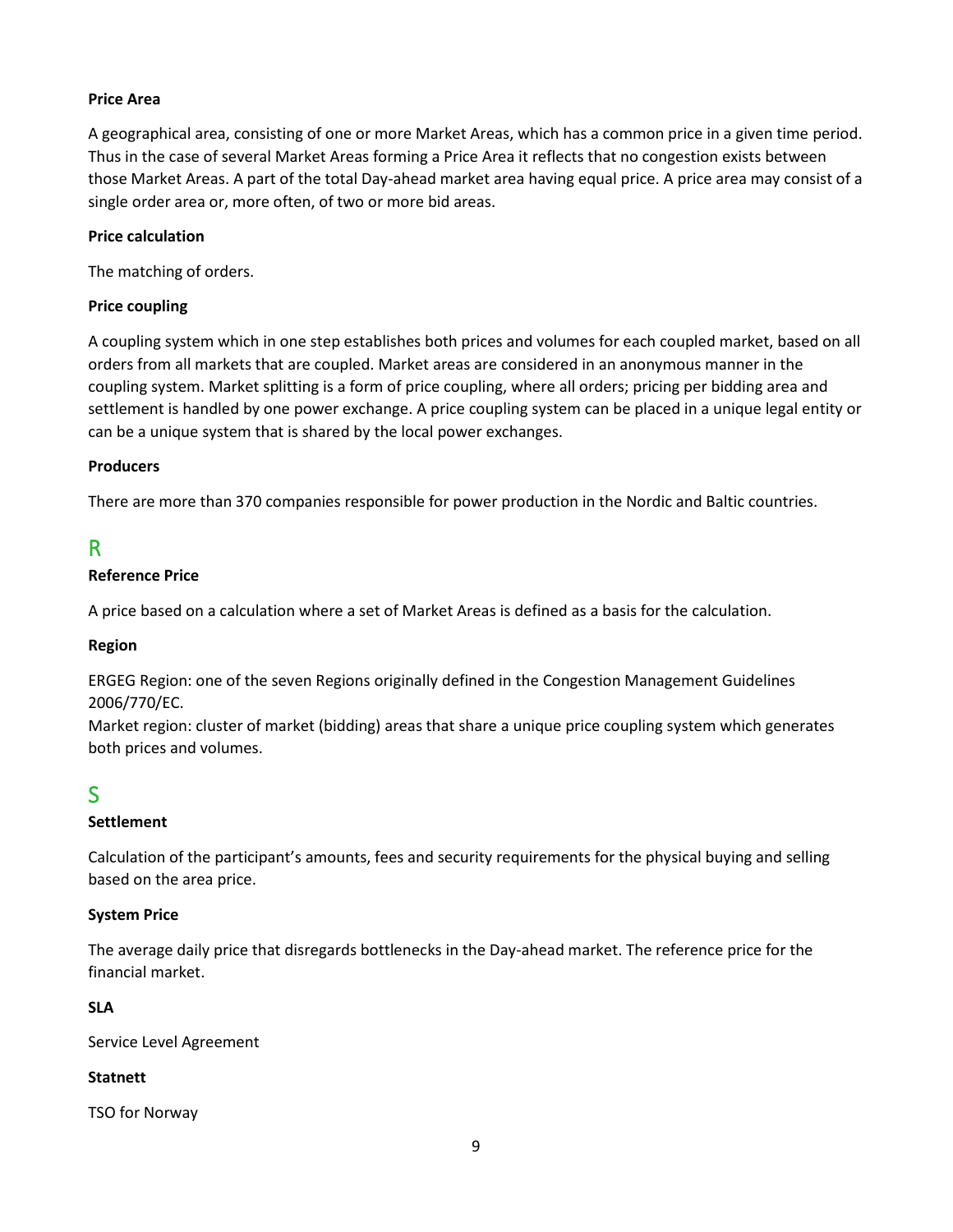#### **Svenska Kraftnat**

TSO for Sweden

#### **Suppliers**

There are around 370 companies supplying Nordic and Baltic end-users of power. A supplier buys power either directly from a producer, or through Nord Pool Spot. In general, a supplier then resells it to small- and mediumsized companies and households. There is high competition between energy suppliers within each country.

# <span id="page-9-0"></span>T

## **TLC**

Tri-Lateral Coupling, Electricity market area of France, Belgium and the Netherlands.

### **Traders/Brokers**

A trader represents the entity which owns the power while the trading process is taking place. For example, the trader may buy power from a producer and sell it to a retailer, or the trader may choose to buy power from one retailer and sell it to another retailer. There are many routes from the producer to the end-user. Brokers play the same role in the power market as estate agents do in the property market. A broker does not own power, but instead acts as an intermediary. A retailer may, for example, ask the broker to find a producer who will sell a given amount of power at a given time.

### **Trading Capacity**

The maximum amount of power that can flow from one market area to another. The transmission system operators determine the trading capacities for each hour of the day. Capacities can thus vary from hour to hour.

#### **Trading Day**

The day the DAM auction price is calculated for the next Delivery Day.

#### **Transmission capacity**

Defines how much power that can be transported through the power grid.

## **TSO**

Transmission System Operator. Company responsible for the national high voltage grid.

## **Tight volume coupling**

The volume coupler replicates the local matching rules and uses more precise order information than in the loose volume coupling case.

## <span id="page-9-1"></span>U

#### **UMCP**

Unconstrained Market Clearing Price